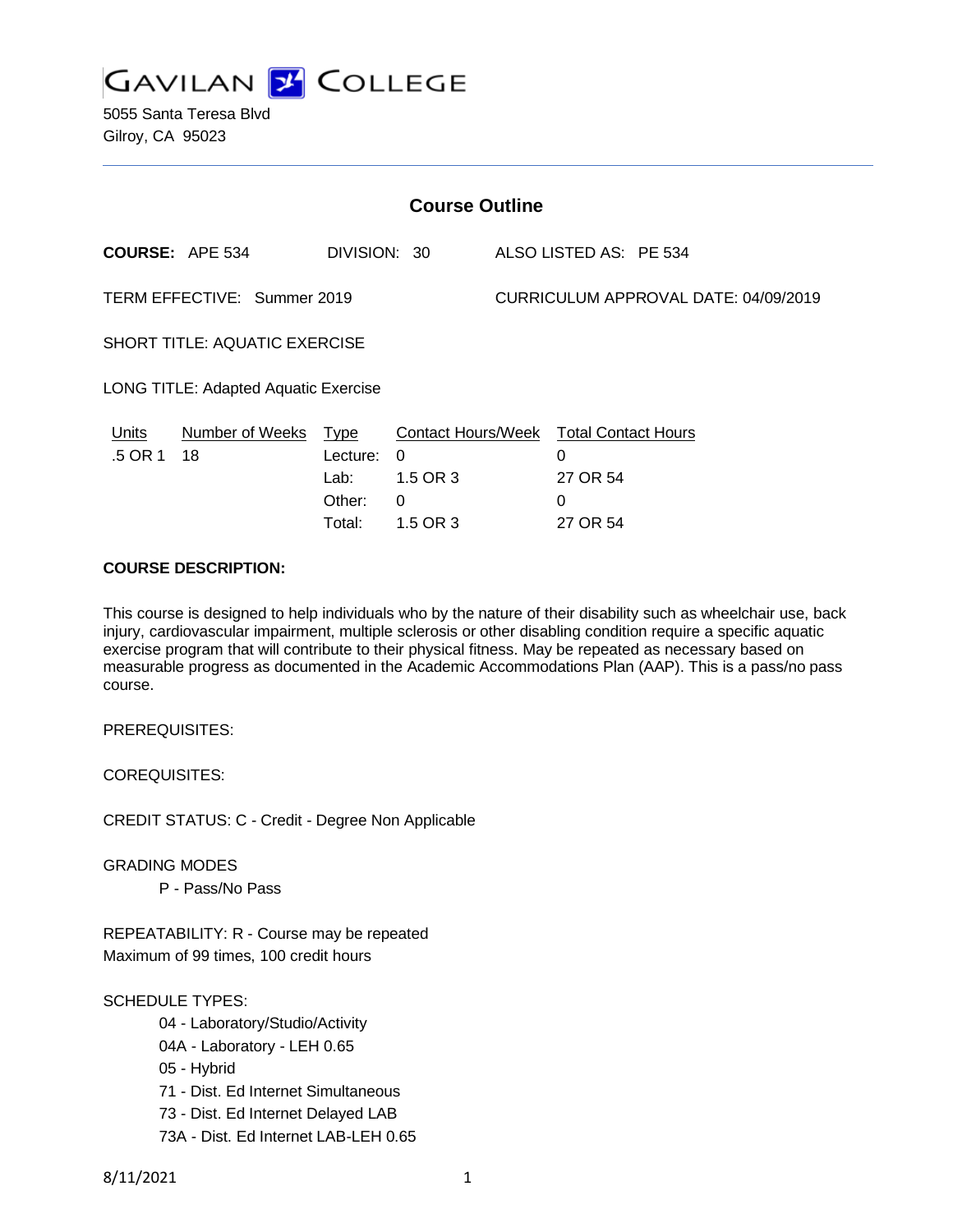# **STUDENT LEARNING OUTCOMES:**

1. Demonstrate ten (10) specific aquatic warm up exercises. Measure of assessment: Instructor observation, oral exam, performance exam Year assessed, or planned year of assessment: 2018 Semester: Fall

2. Demonstrate five (5) aquatic exercises that enhance/improve cardio-vascular conditioning. Measure of assessment: Instructor observation, oral exam, performance exam Year assessed, or planned year of assessment: 2018 Semester: Fall

3. Identify three (3) major muscles used while doing aquatic exercises.

Measure of assessment: class discussion, instructor observation, oral exam

## **CONTENT, STUDENT PERFORMANCE OBJECTIVES, OUT-OF-CLASS ASSIGNMENTS**

Curriculum Approval Date: 04/09/2019

### 3-6 Hours

Students will become familiar with appropriate pool clothing, locker rooms, pool equipment, available parking for students with

disabilities, use of pool lifts and exercise equipment, safety procedures when entering and exiting pool and locker rooms, prevention of theft of personal belongings, use of locks and storage of belongings, items students will need to bring for class. SPO: Students will locate their pulse (neck, wrist, temple or chest). Students will meet with staff regarding health limitations, doctor's verification and Academic Accommodations Plan (AAP).

#### 3.5-7 Hours

Introduction of daily warm up activities including proper techniques for pool walking, arm swing and stationary stretching exercises. SPO: Students will become adjusted to the water and familiar with water safety skills including floating, breathing, and buoyancy. They will discuss the required water safety practices of the class.

#### 3.5-7 Hours

Introduction of aquatic strength training exercises. SPO: Students will be introduced to additional exercises consistent with improving cardio vascular conditioning and increased muscle stretching. They will demonstrate the backward jog, hop over log, and above water arm exercises.

#### 3.5-7 Hours

Introduction of aquatic wall exercises. SPO: Students will be introduced to wall exercises.They will demonstrate the flutter and bicycle kicks, wall push ups, wall push backs, and wall stretching that focuses on large muscle groups.

## 4.5-9 Hours

Introduction of upper and lower body exercises. SPO: Students will be introduced to and demonstrate additional upper and lower body exercises designed for toning of pectorals and latissimus dorsi muscles. Adductor and abductor muscles groups

will be emphasized for the upper legs, bicep and tricep muscle use will be demonstrated for arm strength. Hamstring, quadriceps & gastrocnemius muscles for upper and lower leg stability.

### 3.5-7 Hours

Individual and group muscle demonstration. SPO: Students will demonstrate how the bicep and tricep muscles work during bar bell extension and flexion and demonstrate knee flexion and extension.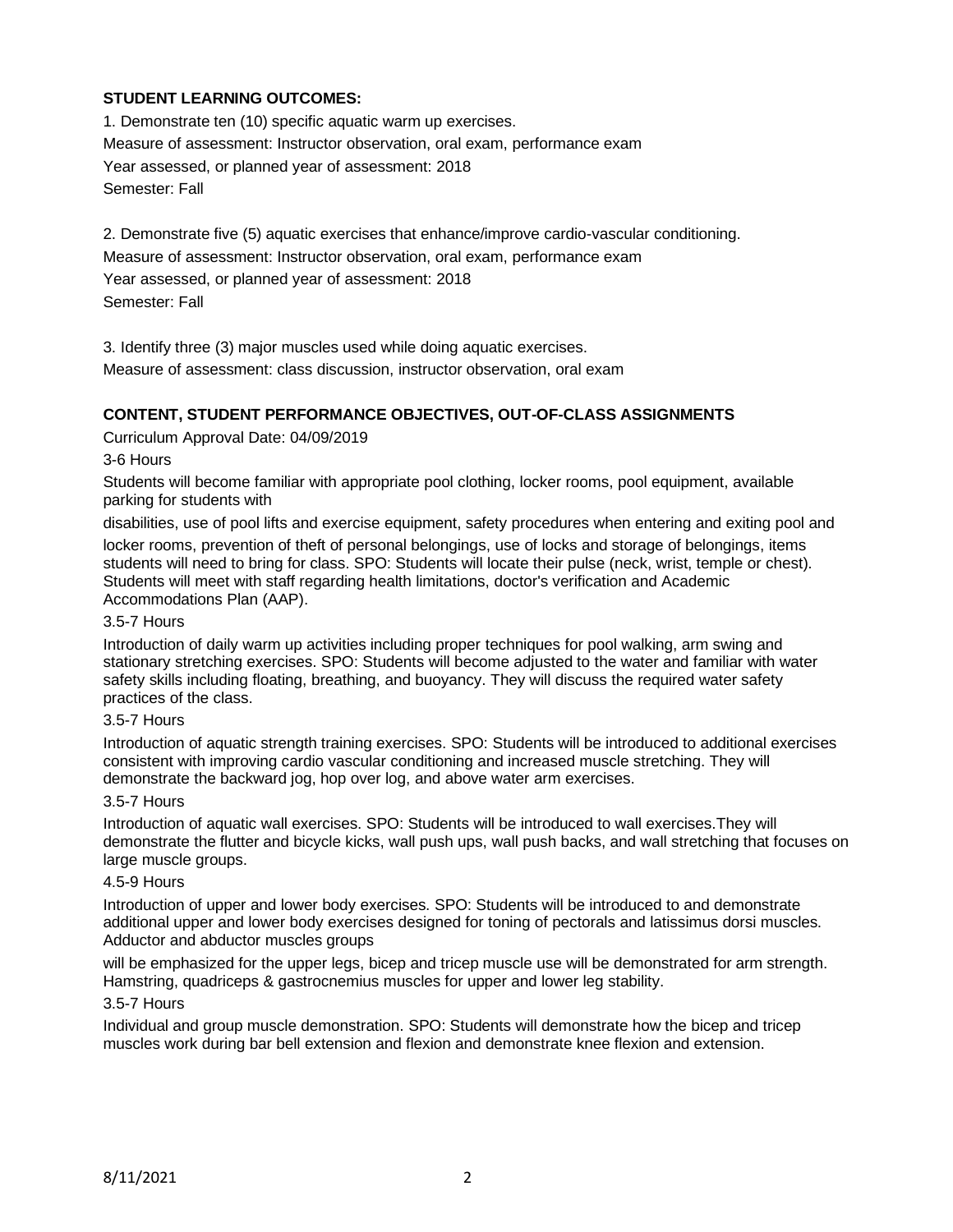## 3.5-9 Hours

Handouts are discussed and made available by instructor. Review and discuss the importance of exercise, healthy food intake and current videos on adequate exercise. Lead the class in one (1) exercise activity. SPO: Students will identify 4 factors regarding the importance of exercise and proper food intake. Students will exercise in small groups (2-3), each student selecting and

demonstrating a different exercise until all exercises have been rehearsed.

2 Hours

# **METHODS OF INSTRUCTION:**

Through demonstration of aquatic exercises, current videos/internet accessible content, hand-outs and lectures that augment water activities, students will be working on individual goals.

## **METHODS OF EVALUATION:**

Skill demonstrations Percent of total grade: 50.00 % Skill demonstrations: 50% - 80% Class performance, Performance exams Objective examinations Percent of total grade: 50.00 %